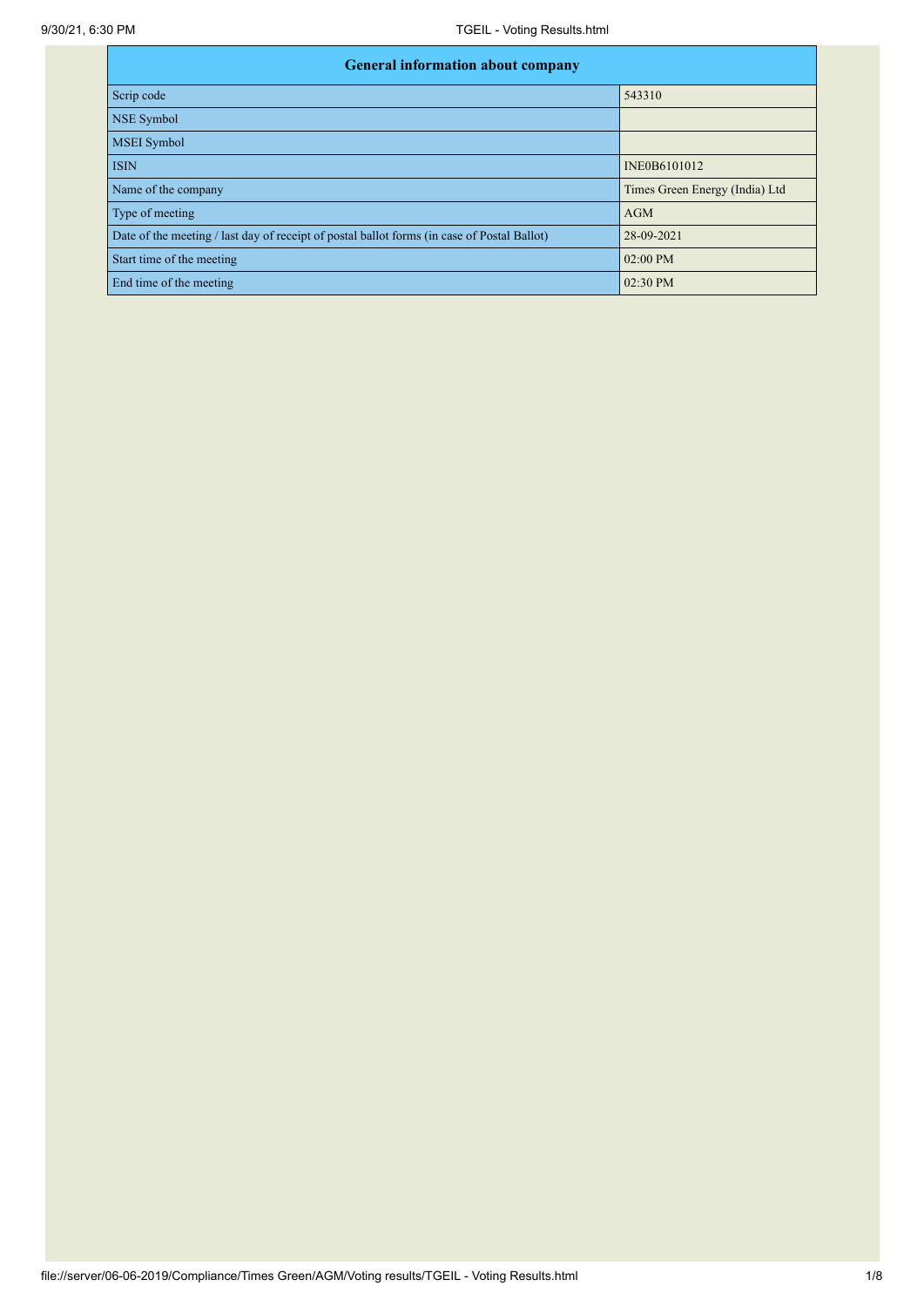| <b>Scrutinizer Details</b>                |                   |  |  |  |  |
|-------------------------------------------|-------------------|--|--|--|--|
| Name of the Scrutinizer                   | Jigarkumar Gandhi |  |  |  |  |
| Firms Name                                | JNG & CO.         |  |  |  |  |
| <b>Qualification</b>                      | <b>CS</b>         |  |  |  |  |
| Membership Number                         | F7569             |  |  |  |  |
| Date of Board Meeting in which appointed  | 25-08-2021        |  |  |  |  |
| Date of Issuance of Report to the company | 28-09-2021        |  |  |  |  |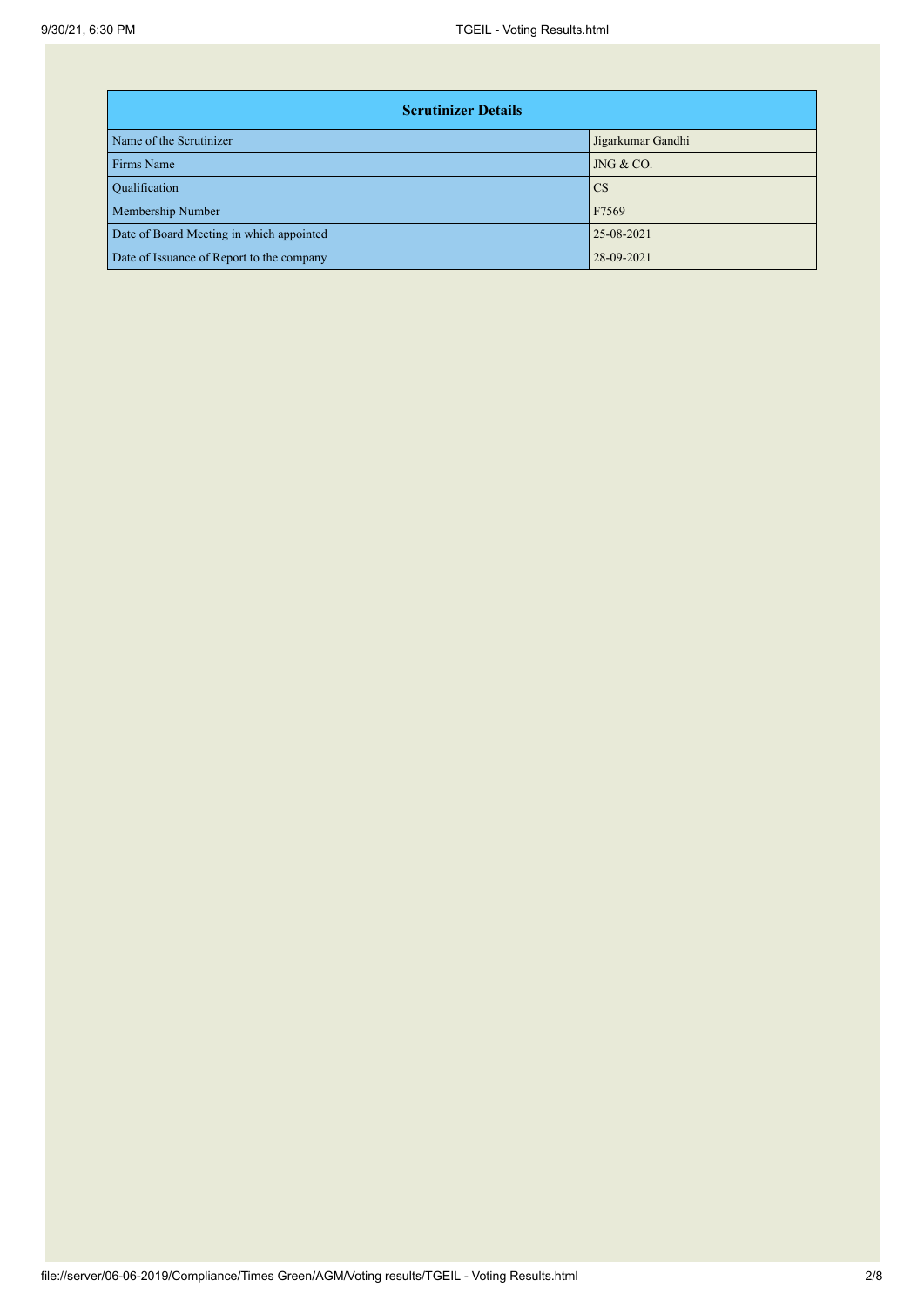| <b>Voting results</b>                                                        |                |  |  |  |  |  |
|------------------------------------------------------------------------------|----------------|--|--|--|--|--|
| Record date                                                                  | 17-09-2021     |  |  |  |  |  |
| Total number of shareholders on record date                                  | 133            |  |  |  |  |  |
| No. of shareholders present in the meeting either in person or through proxy |                |  |  |  |  |  |
| a) Promoters and Promoter group                                              | $\overline{2}$ |  |  |  |  |  |
| b) Public                                                                    |                |  |  |  |  |  |
| No. of shareholders attended the meeting through video conferencing          |                |  |  |  |  |  |
| a) Promoters and Promoter group                                              | $\mathbf{0}$   |  |  |  |  |  |
| b) Public                                                                    | $\Omega$       |  |  |  |  |  |
| No. of resolution passed in the meeting                                      |                |  |  |  |  |  |
| Disclosure of notes on voting results                                        |                |  |  |  |  |  |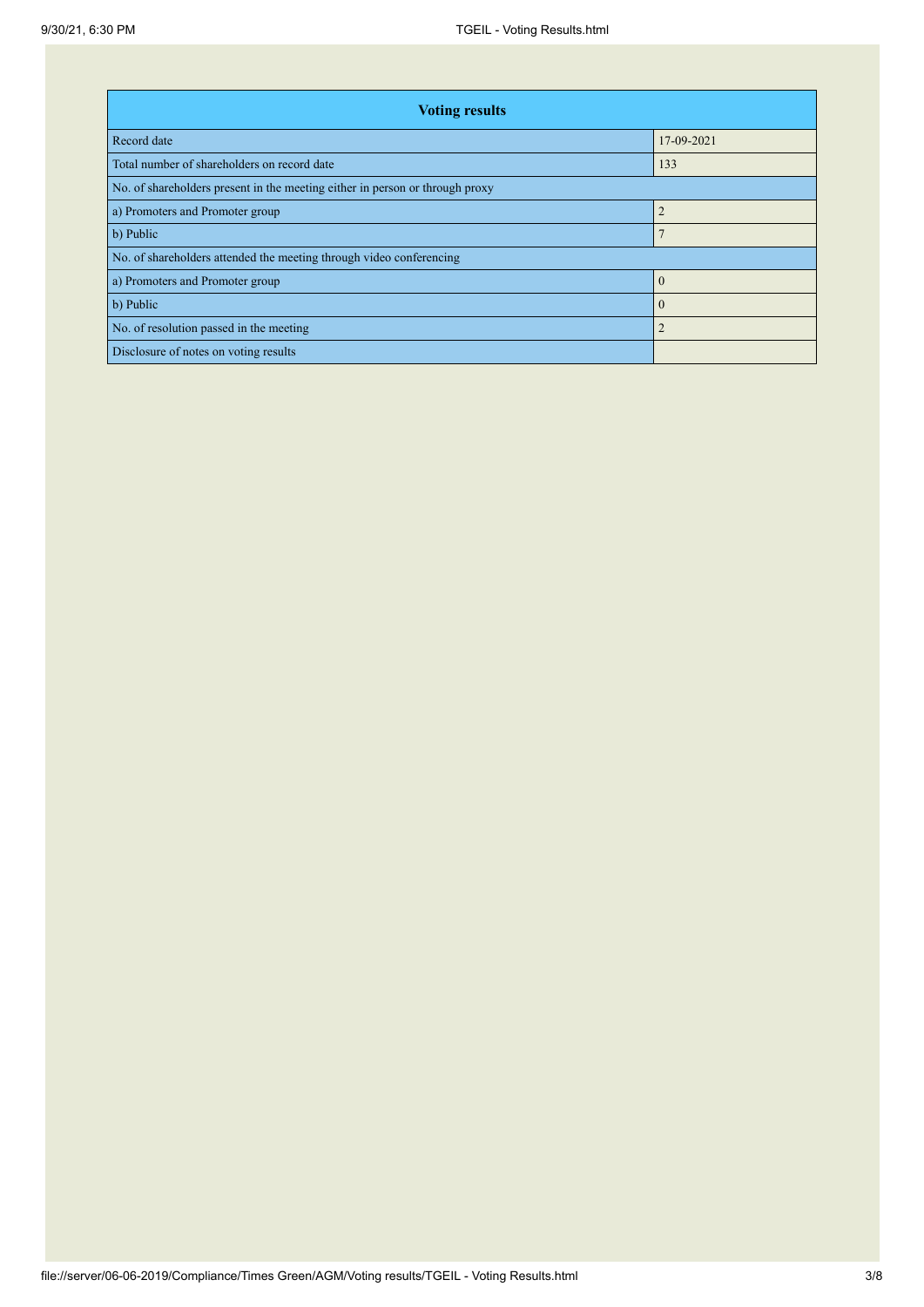| <b>Resolution(1)</b>                                                        |                                               |                          |                                                                                                                                                           |                                               |                                  |                                |                                              |                                          |
|-----------------------------------------------------------------------------|-----------------------------------------------|--------------------------|-----------------------------------------------------------------------------------------------------------------------------------------------------------|-----------------------------------------------|----------------------------------|--------------------------------|----------------------------------------------|------------------------------------------|
| Resolution required: (Ordinary / Special)                                   |                                               |                          | Ordinary                                                                                                                                                  |                                               |                                  |                                |                                              |                                          |
| Whether promoter/promoter group are interested in<br>the agenda/resolution? |                                               |                          | No                                                                                                                                                        |                                               |                                  |                                |                                              |                                          |
| Description of resolution considered                                        |                                               |                          | Adoption of Audited Financial Statements of the company for the year ended March<br>31, 2021, the reports of the Board of Directors and auditors thereon. |                                               |                                  |                                |                                              |                                          |
| Category                                                                    | Mode of<br>voting                             | No. of<br>shares<br>held | No. of<br>votes<br>polled                                                                                                                                 | % of Votes polled<br>on outstanding<br>shares | No. of<br>$votes - in$<br>favour | No. of<br>$votes -$<br>against | $%$ of votes in<br>favour on votes<br>polled | % of Votes<br>against on votes<br>polled |
|                                                                             |                                               | (1)                      | (2)                                                                                                                                                       | $(3)=[(2)/(1)]*100$                           | (4)                              | (5)                            | $(6)=[(4)/(2)]*100$                          | $(7)=[(5)/(2)]*100$                      |
|                                                                             | E-Voting                                      |                          | $\mathbf{0}$                                                                                                                                              | $\theta$                                      | $\mathbf{0}$                     | $\mathbf{0}$                   | $\theta$                                     | $\Omega$                                 |
|                                                                             | Poll                                          |                          | 402000                                                                                                                                                    | 100                                           | 402000                           | $\mathbf{0}$                   | 100                                          | $\boldsymbol{0}$                         |
| Promoter and<br>Promoter<br>Group                                           | <b>Postal Ballot</b><br>(i f)<br>applicable)  | 402000                   | $\mathbf{0}$                                                                                                                                              | $\mathbf{0}$                                  | $\mathbf{0}$                     | $\mathbf{0}$                   | $\mathbf{0}$                                 | $\mathbf{0}$                             |
|                                                                             | Total                                         | 402000                   | 402000                                                                                                                                                    | 100                                           | 402000                           | $\mathbf{0}$                   | 100                                          | $\mathbf{0}$                             |
|                                                                             | E-Voting                                      | $\overline{0}$           | $\mathbf{0}$                                                                                                                                              | $\overline{0}$                                | $\mathbf{0}$                     | $\mathbf{0}$                   | $\overline{0}$                               | $\overline{0}$                           |
|                                                                             | Poll                                          |                          | $\overline{0}$                                                                                                                                            | $\overline{0}$                                | $\overline{0}$                   | $\mathbf{0}$                   | $\overline{0}$                               | $\overline{0}$                           |
| Public-<br>Institutions                                                     | <b>Postal Ballot</b><br>(i f)<br>applicable)  |                          | $\mathbf{0}$                                                                                                                                              | $\mathbf{0}$                                  | $\mathbf{0}$                     | $\boldsymbol{0}$               | $\boldsymbol{0}$                             | $\boldsymbol{0}$                         |
|                                                                             | Total                                         | $\overline{0}$           | $\Omega$                                                                                                                                                  | $\theta$                                      | $\Omega$                         | $\overline{0}$                 | $\theta$                                     | $\theta$                                 |
|                                                                             | E-Voting                                      |                          | 338000                                                                                                                                                    | 45.9239                                       | 338000                           | $\mathbf{0}$                   | 100                                          | $\mathbf{0}$                             |
| Public-Non<br>Institutions                                                  | Poll                                          |                          | 398000                                                                                                                                                    | 54.0761                                       | 398000                           | $\mathbf{0}$                   | 100                                          | $\mathbf{0}$                             |
|                                                                             | <b>Postal Ballot</b><br>$($ if<br>applicable) | 736000                   | $\mathbf{0}$                                                                                                                                              | $\mathbf{0}$                                  | $\theta$                         | $\mathbf{0}$                   | $\mathbf{0}$                                 | $\mathbf{0}$                             |
|                                                                             | Total                                         | 736000                   | 736000                                                                                                                                                    | 100                                           | 736000                           | $\overline{0}$                 | 100                                          | $\mathbf{0}$                             |
| Total<br>1138000<br>1138000                                                 |                                               |                          | 100                                                                                                                                                       | 1138000                                       | $\overline{0}$                   | 100                            | $\theta$                                     |                                          |
| Whether resolution is Pass or Not.                                          |                                               |                          |                                                                                                                                                           |                                               |                                  | <b>Yes</b>                     |                                              |                                          |
| Disclosure of notes on resolution                                           |                                               |                          |                                                                                                                                                           |                                               |                                  |                                |                                              |                                          |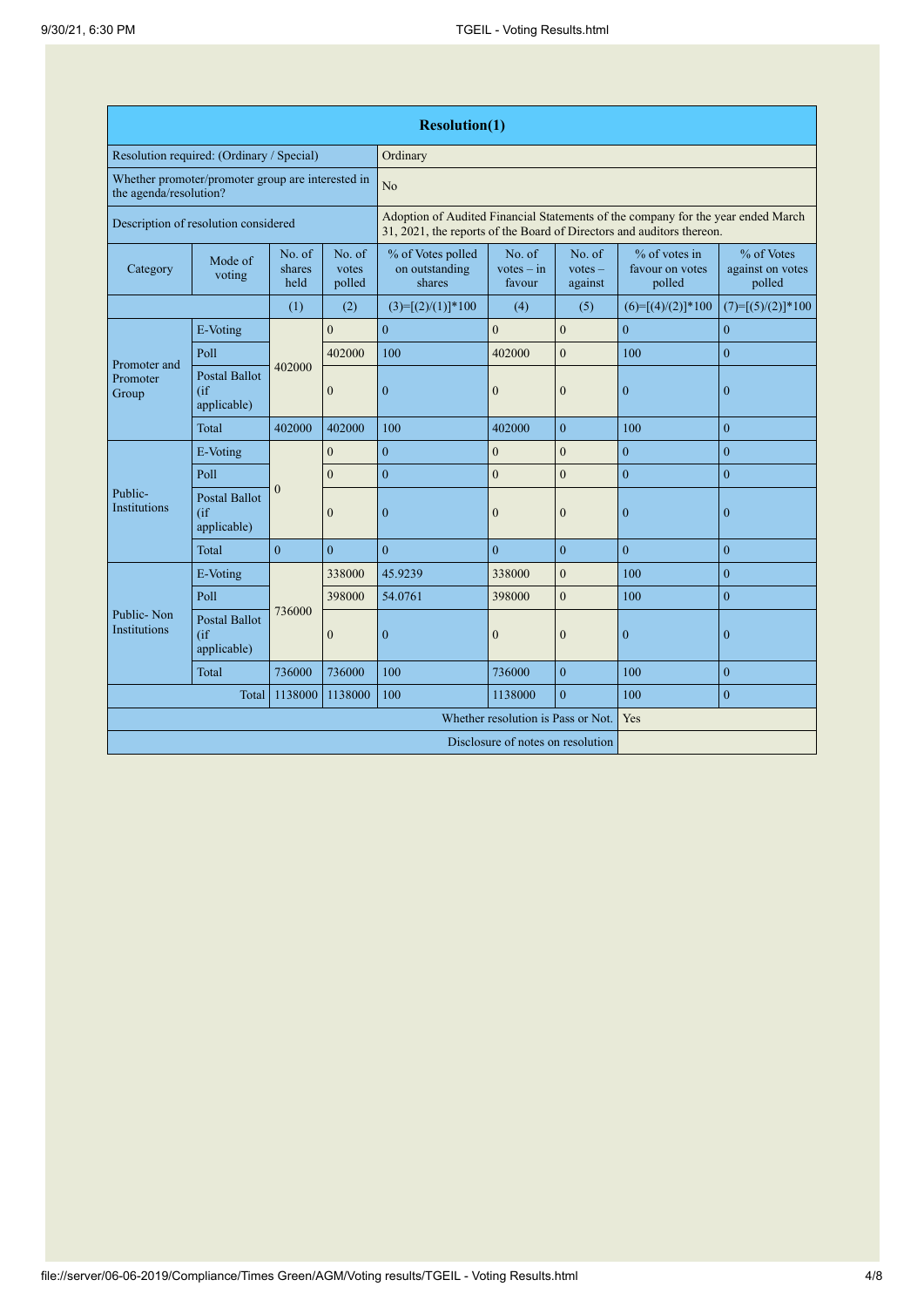| <b>Details of Invalid Votes</b> |              |  |  |  |  |
|---------------------------------|--------------|--|--|--|--|
| Category                        | No. of Votes |  |  |  |  |
| Promoter and Promoter Group     |              |  |  |  |  |
| <b>Public Insitutions</b>       |              |  |  |  |  |
| Public - Non Insitutions        |              |  |  |  |  |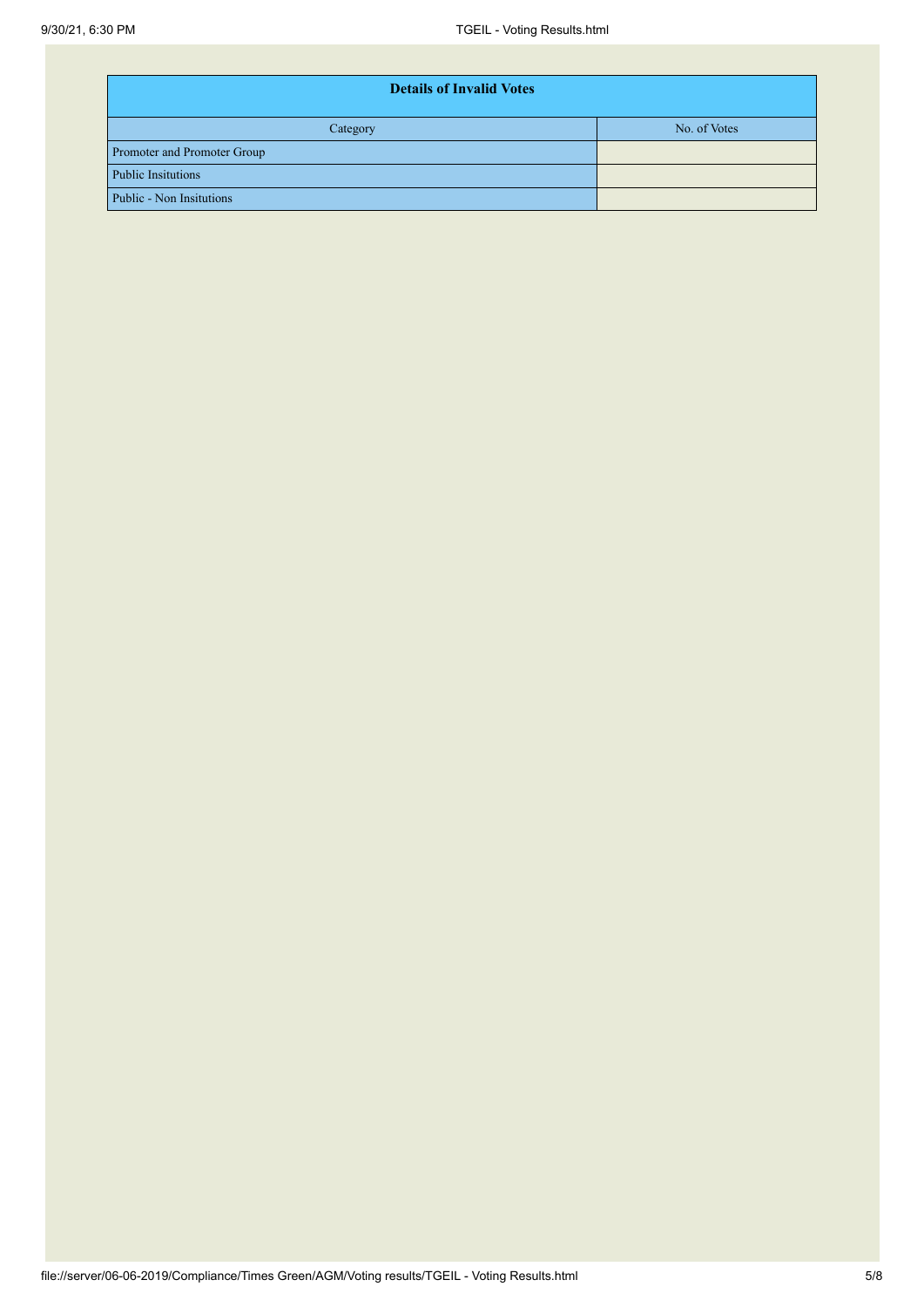| <b>Resolution(2)</b>                                                        |                                              |                          |                                                                                                                                            |                                               |                                  |                                |                                            |                                          |
|-----------------------------------------------------------------------------|----------------------------------------------|--------------------------|--------------------------------------------------------------------------------------------------------------------------------------------|-----------------------------------------------|----------------------------------|--------------------------------|--------------------------------------------|------------------------------------------|
| Resolution required: (Ordinary / Special)                                   |                                              |                          | Special                                                                                                                                    |                                               |                                  |                                |                                            |                                          |
| Whether promoter/promoter group are interested in<br>the agenda/resolution? |                                              |                          | No                                                                                                                                         |                                               |                                  |                                |                                            |                                          |
| Description of resolution considered                                        |                                              |                          | Appointment of Ms. Ms. Sripati Susheela as Non-Executive Independent Director for<br>5 Years from August 25, 2021 and upto August 24, 2026 |                                               |                                  |                                |                                            |                                          |
| Category                                                                    | Mode of<br>voting                            | No. of<br>shares<br>held | No. of<br>votes<br>polled                                                                                                                  | % of Votes polled<br>on outstanding<br>shares | No. of<br>$votes - in$<br>favour | No. of<br>$votes -$<br>against | % of votes in<br>favour on votes<br>polled | % of Votes<br>against on votes<br>polled |
|                                                                             |                                              | (1)                      | (2)                                                                                                                                        | $(3)=[(2)/(1)]*100$                           | (4)                              | (5)                            | $(6)=[(4)/(2)]*100$                        | $(7)=[(5)/(2)]*100$                      |
|                                                                             | E-Voting                                     |                          | $\mathbf{0}$                                                                                                                               | $\theta$                                      | $\mathbf{0}$                     | $\mathbf{0}$                   | $\theta$                                   | $\Omega$                                 |
|                                                                             | Poll                                         |                          | 402000                                                                                                                                     | 100                                           | 402000                           | $\mathbf{0}$                   | 100                                        | $\mathbf{0}$                             |
| Promoter and<br>Promoter<br>Group                                           | <b>Postal Ballot</b><br>(i f)<br>applicable) | 402000                   | $\mathbf{0}$                                                                                                                               | $\mathbf{0}$                                  | $\mathbf{0}$                     | $\boldsymbol{0}$               | $\boldsymbol{0}$                           | $\boldsymbol{0}$                         |
|                                                                             | Total                                        | 402000                   | 402000                                                                                                                                     | 100                                           | 402000                           | $\mathbf{0}$                   | 100                                        | $\theta$                                 |
|                                                                             | E-Voting                                     | $\overline{0}$           | $\mathbf{0}$                                                                                                                               | $\theta$                                      | $\mathbf{0}$                     | $\mathbf{0}$                   | $\mathbf{0}$                               | $\theta$                                 |
|                                                                             | Poll                                         |                          | $\mathbf{0}$                                                                                                                               | $\overline{0}$                                | $\mathbf{0}$                     | $\mathbf{0}$                   | $\mathbf{0}$                               | $\mathbf{0}$                             |
| Public-<br><b>Institutions</b>                                              | <b>Postal Ballot</b><br>(i f)<br>applicable) |                          | $\boldsymbol{0}$                                                                                                                           | $\boldsymbol{0}$                              | $\mathbf{0}$                     | $\boldsymbol{0}$               | $\boldsymbol{0}$                           | $\boldsymbol{0}$                         |
|                                                                             | Total                                        | $\overline{0}$           | $\theta$                                                                                                                                   | $\overline{0}$                                | $\overline{0}$                   | $\mathbf{0}$                   | $\theta$                                   | $\overline{0}$                           |
|                                                                             | E-Voting                                     |                          | 338000                                                                                                                                     | 45.9239                                       | 338000                           | $\mathbf{0}$                   | 100                                        | $\mathbf{0}$                             |
| Public-Non<br>Institutions                                                  | Poll                                         | 736000                   | 398000                                                                                                                                     | 54.0761                                       | 398000                           | $\mathbf{0}$                   | 100                                        | $\mathbf{0}$                             |
|                                                                             | <b>Postal Ballot</b><br>(i f)<br>applicable) |                          | $\boldsymbol{0}$                                                                                                                           | $\mathbf{0}$                                  | $\mathbf{0}$                     | $\boldsymbol{0}$               | $\boldsymbol{0}$                           | $\boldsymbol{0}$                         |
|                                                                             | Total                                        | 736000                   | 736000                                                                                                                                     | 100                                           | 736000                           | $\mathbf{0}$                   | 100                                        | $\mathbf{0}$                             |
| 1138000<br>1138000<br>Total                                                 |                                              |                          |                                                                                                                                            | 100                                           | 1138000                          | $\overline{0}$                 | 100                                        | $\theta$                                 |
| Whether resolution is Pass or Not.                                          |                                              |                          |                                                                                                                                            |                                               | Yes                              |                                |                                            |                                          |
| Disclosure of notes on resolution                                           |                                              |                          |                                                                                                                                            |                                               |                                  |                                |                                            |                                          |